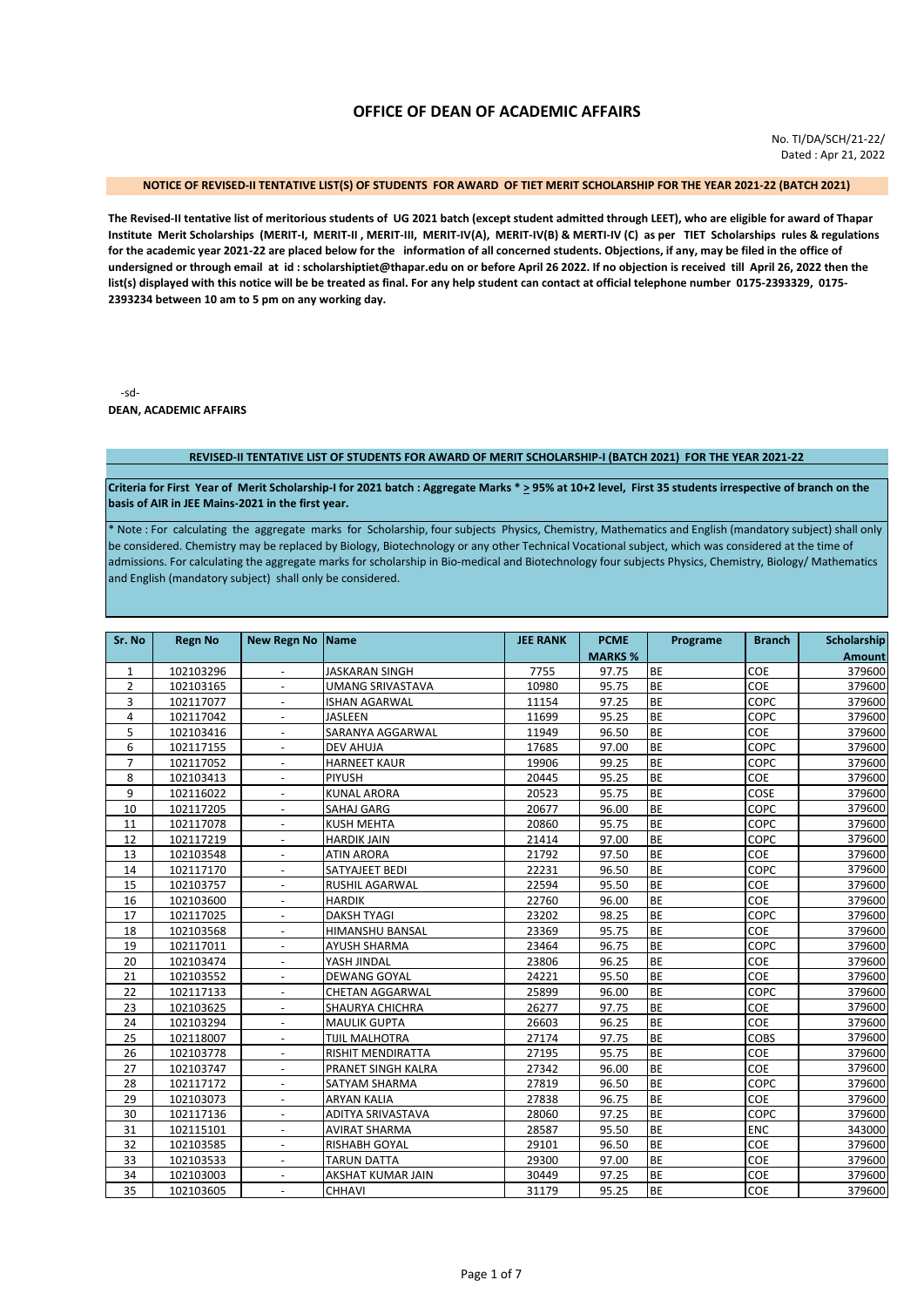## **REVISED-II TENTATIVE LIST OF STUDENTS FOR AWARD OF MERIT SCHOLARSHIP-II (BATCH 2021) FOR THE YEAR 2021-22**

## Criteria for First Year of Merit Scholarship-II for 2021 batch : Aggregate Marks \* > 90% at 10+2 level, Next 45 students irrespective of branch on the **basis of AIR in JEE Mains-2021 in the first year.**

\* Note : For calculating the aggregate marks for Scholarship, four subjects Physics, Chemistry, Mathematics and English (mandatory subject) shall only be considered. Chemistry may be replaced by Biology, Biotechnology or any other Technical Vocational subject, which was considered at the time of admissions. For calculating the aggregate marks for scholarship in Bio-medical and Biotechnology four subjects Physics, Chemistry, Biology/ Mathematics and English (mandatory subject) shall only be considered.

| Sr. No         | <b>Regn No</b> | <b>New Regn No Name</b>  |                        | <b>JEE RANK</b> | <b>PCME</b>    | Programe  | <b>Branch</b> | Scholarship   |
|----------------|----------------|--------------------------|------------------------|-----------------|----------------|-----------|---------------|---------------|
|                |                |                          |                        |                 | <b>MARKS %</b> |           |               | <b>Amount</b> |
| $\mathbf{1}$   | 102103596      | $\blacksquare$           | HITESH AGGARWAL        | 14769           | 91.25          | <b>BE</b> | COE           | 265600        |
| $\overline{2}$ | 102103821      | $\blacksquare$           | RAGHAV BANSAL          | 16276           | 93.50          | <b>BE</b> | COE           | 265600        |
| 3              | 102117021      | $\blacksquare$           | AADITYA VARDHAN DAS    | 17967           | 92.00          | BE        | COPC          | 265600        |
| 4              | 102103529      |                          | NIKHIL TANEJA          | 20940           | 93.00          | BE        | COE           | 265600        |
| 5              | 102103589      | $\overline{\phantom{a}}$ | <b>MADHAV GARG</b>     | 22256           | 94.75          | BE        | COE           | 265600        |
| 6              | 102103754      | $\sim$                   | SHIVAM KHURANA         | 22303           | 94.00          | <b>BE</b> | COE           | 265600        |
| $\overline{7}$ | 102118054      | $\mathcal{L}$            | <b>KRISHMA KANSAL</b>  | 23239           | 94.50          | <b>BE</b> | COBS          | 265600        |
| 8              | 102103376      | $\blacksquare$           | DEEPANSHI SHARMA       | 23679           | 94.75          | BE        | COE           | 265600        |
| 9              | 102117056      | $\blacksquare$           | <b>HARSHVIR SINGH</b>  | 24021           | 94.50          | BE        | COPC          | 265600        |
| 10             | 102103070      | $\overline{\phantom{a}}$ | NAVYA SANGAL           | 25128           | 92.25          | <b>BE</b> | COE           | 265600        |
| 11             | 102103320      |                          | <b>AKSHAT K BANSAL</b> | 25702           | 94.50          | <b>BE</b> | COE           | 265600        |
| 12             | 102103342      | $\overline{\phantom{a}}$ | <b>GUNVIR SINGH</b>    | 27510           | 91.75          | BE        | COE           | 265600        |
| 13             | 102103727      | $\overline{a}$           | SPARSH AGARWAL         | 28468           | 90.50          | BE        | COE           | 265600        |
| 14             | 102103786      | $\blacksquare$           | <b>GUNNISH MEHTA</b>   | 29359           | 91.00          | <b>BE</b> | COE           | 265600        |
| 15             | 102103628      | $\overline{\phantom{a}}$ | <b>BHAVIKA JINDAL</b>  | 29433           | 91.50          | <b>BE</b> | COE           | 265600        |
| 16             | 102103688      | $\mathbf{r}$             | SANSKAR SUREKA         | 29802           | 94.00          | BE        | COE           | 265600        |
| 17             | 102103090      | $\overline{\phantom{a}}$ | LAKSHAY BANSAL         | 30183           | 94.50          | BE        | COE           | 265600        |
| 18             | 102103287      | $\blacksquare$           | <b>DAKSH RAHEJA</b>    | 31303           | 97.75          | BE        | COE           | 265600        |
| 19             | 102118023      | $\blacksquare$           | <b>ABHINAV GUPTA</b>   | 31334           | 94.75          | BE        | <b>COBS</b>   | 265600        |
| 20             | 102103523      |                          | PRIYANSH BAJAJ         | 31617           | 96.50          | <b>BE</b> | COE           | 265600        |
| 21             | 102103308      | $\overline{\phantom{a}}$ | BHAWANA AGGARWAL       | 31655           | 90.75          | BE        | COE           | 265600        |
| 22             | 102103627      | $\overline{\phantom{a}}$ | AMISHA JAIN            | 31667           | 93.50          | <b>BE</b> | COE           | 265600        |
| 23             | 102103211      | $\mathcal{L}$            | SAMAKSH AHUJA          | 31783           | 98.25          | <b>BE</b> | COE           | 265600        |
| 24             | 102103206      | $\blacksquare$           | <b>MANVIR KAUR</b>     | 31920           | 94.50          | <b>BE</b> | COE           | 265600        |
| 25             | 102103266      | $\mathbf{r}$             | JAGDISH AGARWAL        | 32381           | 97.75          | BE        | COE           | 265600        |
| 26             | 102117002      | $\overline{\phantom{a}}$ | <b>ISHA JAIN</b>       | 33179           | 93.25          | BE        | COPC          | 265600        |
| 27             | 102116054      | $\overline{a}$           | KINGSHUK MUKHERJEE     | 33254           | 94.75          | BE        | COSE          | 265600        |
| 28             | 102103613      | $\overline{\phantom{a}}$ | ARYAN SHANKER SAXENA   | 33411           | 96.43          | <b>BE</b> | COE           | 265600        |
| 29             | 102115078      | $\overline{a}$           | SARGUN SINGH           | 33638           | 95.50          | BE        | ENC           | 233000        |
| 30             | 102103151      | $\mathbb{L}$             | AGAM                   | 33681           | 91.00          | BE        | COE           | 265600        |
| 31             | 102103314      | $\blacksquare$           | RAGHAV MITTAL          | 33779           | 96.25          | <b>BE</b> | COE           | 265600        |
| 32             | 102103126      | $\mathbf{r}$             | RAAGHAV SAWHNEY        | 33801           | 93.50          | <b>BE</b> | COE           | 265600        |
| 33             | 102103693      | $\blacksquare$           | SHEKH MOHAMMAD ARIF    | 33834           | 95.71          | <b>BE</b> | <b>COE</b>    | 265600        |
| 34             | 102116095      | $\overline{a}$           | <b>GAUTAM OBEROI</b>   | 33932           | 92.75          | BE        | COSE          | 265600        |
| 35             | 102103745      | $\blacksquare$           | <b>VEDANT TULSYAN</b>  | 34015           | 94.75          | BE        | COE           | 265600        |
| 36             | 102117048      | $\overline{\phantom{a}}$ | ATHARVA GUPTA          | 34205           | 96.00          | BE        | COPC          | 265600        |
| 37             | 102103012      | $\blacksquare$           | SHAURYA BANSAL         | 34437           | 93.25          | <b>BE</b> | COE           | 265600        |
| 38             | 102103099      | $\overline{a}$           | RAJAT SOOD             | 34628           | 94.75          | BE        | COE           | 265600        |
| 39             | 102117191      | $\mathbb{Z}^2$           | CHIRANJIV SINGH MALHI  | 34962           | 98.50          | BE        | COPC          | 265600        |
| 40             | 102103464      | $\blacksquare$           | <b>ADITYA GOEL</b>     | 35043           | 94.50          | <b>BE</b> | COE           | 265600        |
| 41             | 102103074      | $\mathbf{r}$             | JATIN KAUSHAL          | 35307           | 94.75          | <b>BE</b> | COE           | 265600        |
| 42             | 102103488      | $\overline{\phantom{a}}$ | AIMAN GUPTA            | 35380           | 95.25          | BE        | COE           | 265600        |
| 43             | 102103191      |                          | JASLEEN KAUR           | 35539           | 96.50          | BE        | COE           | 265600        |
| 44             | 102103345      | $\overline{\phantom{a}}$ | <b>BHAVYA BHALLA</b>   | 35550           | 95.00          | BE        | COE           | 265600        |
| 45             | 102103275      | $\sim$                   | <b>KABIR KHANNA</b>    | 35838           | 93.75          | BE        | COE           | 265600        |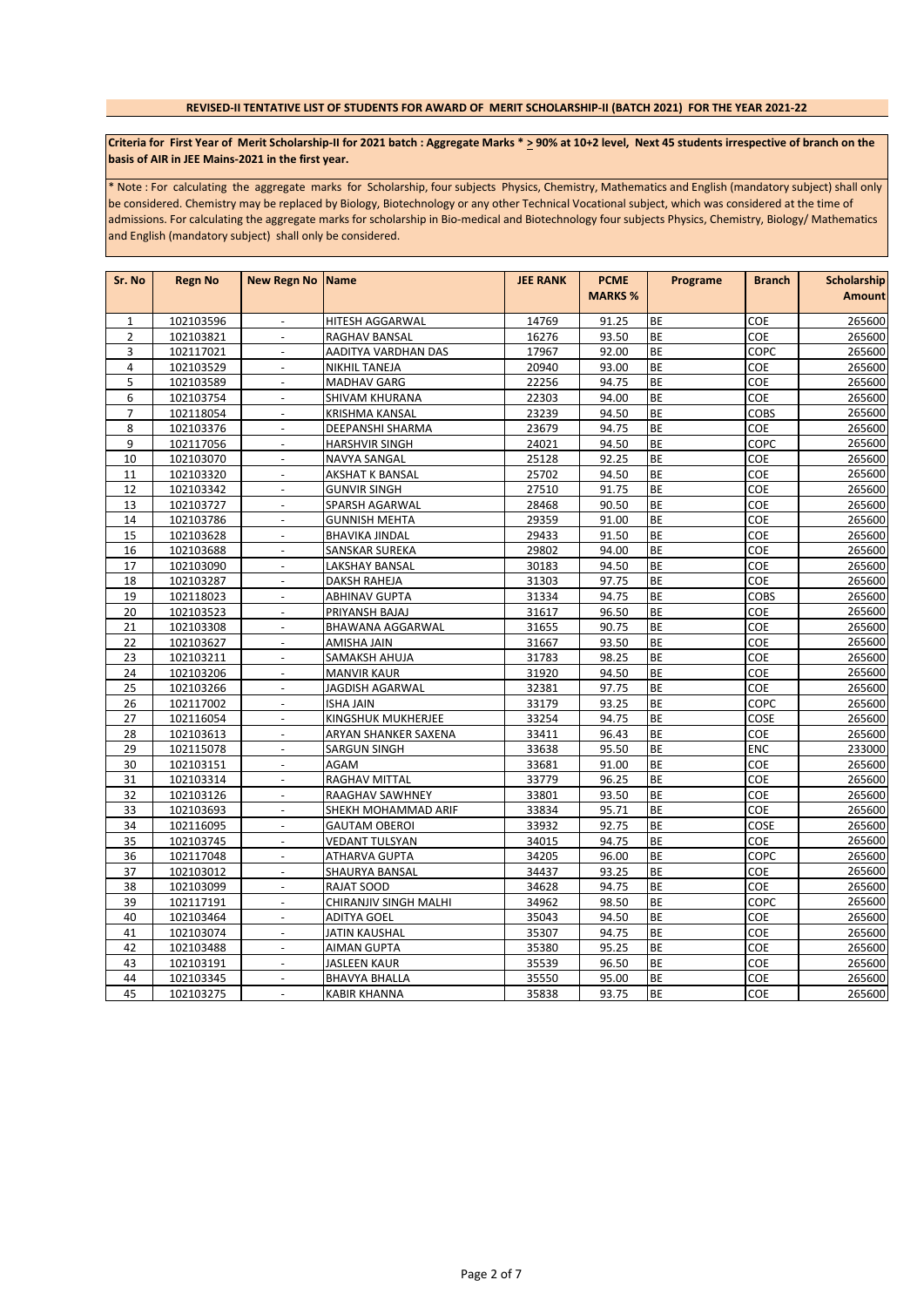#### **REVISED-II TENTATIVE LIST OF STUDENTS FOR AWARD OF MERIT SCHOLARSHIP-III (BATCH 2021) FOR THE YEAR 2021-22**

Criteria for First Year of Merit Scholarship-III for 2021 batch : Aggregate Marks \* > 85% at 10+2 level, First 10% of admitted students students (other **than over and above intake) in each discpline on the basis of AIR in JEE Mains-2021 in the first year.**

\* Note : For calculating the aggregate marks for Scholarship, four subjects Physics, Chemistry, Mathematics and English (mandatory subject) shall only be considered. Chemistry may be replaced by Biology, Biotechnology or any other Technical Vocational subject, which was considered at the time of admissions. For calculating the aggregate marks for scholarship in Bio-medical and Biotechnology four subjects Physics, Chemistry, Biology/ Mathematics and English (mandatory subject) shall only be considered.

|                | <b>CHEMICAL ENGINEERING</b> |                    |                     | <b>STRENGTH</b> | 36             |          |               |               |
|----------------|-----------------------------|--------------------|---------------------|-----------------|----------------|----------|---------------|---------------|
| Sr. No         | <b>Regn No</b>              | New Regn No   Name |                     | <b>JEE RANK</b> | <b>PCME</b>    | Programe | <b>Branch</b> | Scholarship   |
|                |                             |                    |                     |                 | <b>MARKS %</b> |          |               | <b>Amount</b> |
|                | 102101017                   |                    | <b>JUDAY LOMESH</b> | 73177           | 89.00          | BE       | <b>CHE</b>    | 106100        |
| $\overline{2}$ | 102101002                   | 102156008          | LAKSHYA RAJPUROHIT  | 77348           | 86.75          | BE       | <b>CHE</b>    | 106100        |
| 3              | 102101016                   |                    | TISHA JAIN          | 100269          | 93.25          | BE       | <b>CHE</b>    | 106100        |
| 4              | 102101034                   |                    | <b>KATHIT GOYAL</b> | 108572          | 95.50          | BE       | <b>CHE</b>    | 106100        |

|        | <b>CIVIL ENGINEERING</b> |                          |                         |                 |                | <b>STRENGTH</b> | 81            |                    |
|--------|--------------------------|--------------------------|-------------------------|-----------------|----------------|-----------------|---------------|--------------------|
| Sr. No | <b>Regn No</b>           | <b>New Regn No</b>       | <b>Name</b>             | <b>JEE RANK</b> | <b>PCME</b>    | Programe        | <b>Branch</b> | <b>Scholarship</b> |
|        |                          |                          |                         |                 | <b>MARKS %</b> |                 |               | <b>Amount</b>      |
|        | 102102015                |                          | <b>EKNOOR SINGH</b>     | 56930           | 89.75          | <b>BE</b>       | <b>CIE</b>    | 106100             |
|        | 102102063                |                          | <b>DIVYANSHU MISHRA</b> | 84427           | 87.00          | <b>BE</b>       | <b>CIE</b>    | 106100             |
|        | 102102061                |                          | <b>TEJAS RAJ</b>        | 84863           | 85.50          | BE              | <b>CIE</b>    | 106100             |
| 4      | 102102001                | 102156005                | <b>VINAYAK VATS</b>     | 87097           | 91.00          | <b>BE</b>       | <b>CIE</b>    | 106100             |
|        | 102102079                |                          | <b>PRANAV GUPTA</b>     | 87641           | 94.00          | <b>BE</b>       | <b>CIE</b>    | 106100             |
| 6      | 102102019                |                          | <b>SAHARSH MUNDHRA</b>  | 102868          | 89.00          | <b>BE</b>       | <b>CIE</b>    | 106100             |
|        | 102102008                |                          | <b>OJASWI KUMAR</b>     | 111770          | 95.75          | <b>BE</b>       | <b>CIE</b>    | 106100             |
| 8      | 102102076                |                          | TRINAYAN BORDOLOI       | 114885          | 94.75          | <b>BE</b>       | <b>CIE</b>    | 106100             |
| 9      | 102102089                | $\overline{\phantom{0}}$ | KANISHK MAHAJAN         | 126405          | 95.75          | <b>BE</b>       | <b>CIE</b>    | 106100             |

|        | <b>ICOMPUTER SCIENCE &amp; BUSINESS SYSTEMS</b> |                  |                       |                 |                | <b>STRENGTH</b> | 60            |                    |
|--------|-------------------------------------------------|------------------|-----------------------|-----------------|----------------|-----------------|---------------|--------------------|
| Sr. No | <b>Regn No</b>                                  | New Regn No Name |                       | <b>JEE RANK</b> | <b>PCME</b>    | Programe        | <b>Branch</b> | <b>Scholarship</b> |
|        |                                                 |                  |                       |                 | <b>MARKS %</b> |                 |               | Amount             |
|        | 102118009                                       |                  | <b>LAKSHYA GUPTA</b>  | 29163           | 87.75          | <b>BE</b>       | <b>CSBS</b>   | 132800             |
|        | 102118051                                       |                  | <b>BHAVYA GUPTA</b>   | 34812           | 86.00          | <b>BE</b>       | CSBS          | 132800             |
|        | 102118068                                       |                  | KHUSHI KAVYA          | 39437           | 95.50          | <b>BE</b>       | CSBS          | 132800             |
| 4      | 102118056                                       |                  | <b>ITUSHAR CHOPRA</b> | 41250           | 96.50          | <b>BE</b>       | <b>CSBS</b>   | 132800             |
|        | 102118001                                       |                  | <b>SAMYAK PANDEY</b>  | 42585           | 90.50          | <b>BE</b>       | CSBS          | 132800             |
|        | 102118006                                       |                  | <b>ISHAN JINDAL</b>   | 44825           | 92.00          | <b>BE</b>       | <b>CSBS</b>   | 132800             |

|                | <b>COMPUTER ENGINEERING</b> |                          |                                      |                 |                | <b>STRENGTH</b> | 780           |               |
|----------------|-----------------------------|--------------------------|--------------------------------------|-----------------|----------------|-----------------|---------------|---------------|
| Sr. No         | <b>Regn No</b>              | New Regn No Name         |                                      | <b>JEE RANK</b> | <b>PCME</b>    | Programe        | <b>Branch</b> | Scholarship   |
|                |                             |                          |                                      |                 | <b>MARKS %</b> |                 |               | <b>Amount</b> |
| 1              | 102103551                   | $\overline{\phantom{a}}$ | SARTHAK GAUTAM                       | 1486            | 89.25          | <b>BE</b>       | COE           | 132800        |
| 2              | 102103669                   | $\blacksquare$           | <b>HARMANPREET SINGH</b>             | 24277           | 87.00          | <b>BE</b>       | <b>COE</b>    | 132800        |
| 3              | 102120014                   |                          | PRIYANSHU GUPTA                      | 26992           | 86.50          | <b>BE</b>       | COE           | 132800        |
| $\overline{4}$ | 102103328                   |                          | ANGEL                                | 27019           | 88.50          | <b>BE</b>       | COE           | 132800        |
| 5              | 102103508                   |                          | DHEERAJ ARORA                        | 27651           | 87.00          | BE              | COE           | 132800        |
| 6              | 102103549                   | $\blacksquare$           | KHUSHI AGARWAL                       | 32173           | 85.50          | BE              | COE           | 132800        |
| $\overline{7}$ | 102103573                   |                          | <b>LAVISH DHIMAN</b>                 | 33641           | 88.50          | <b>BE</b>       | COE           | 132800        |
| 8              | 102103179                   | $\overline{\phantom{a}}$ | <b>RAJDEEP SINGH VIRDY</b>           | 35740           | 89.50          | <b>BE</b>       | COE           | 132800        |
| 9              | 102103145                   |                          | SAMARJEET SINGH GANDHI               | 36099           | 98.25          | <b>BE</b>       | COE           | 132800        |
| 10             | 102103825                   | $\overline{\phantom{a}}$ | <b>VIVAAN TANEJA</b>                 | 36335           | 97.00          | <b>BE</b>       | COE           | 132800        |
| 11             | 102103198                   | $\blacksquare$           | <b>AADIL GARG</b>                    | 36477           | 93.50          | BE              | COE           | 132800        |
| 12             | 102103579                   |                          | NIMISH MEDATWAL                      | 36553           | 95.75          | <b>BE</b>       | COE           | 132800        |
| 13             | 102103640                   | $\overline{\phantom{a}}$ | <b>TANMAY GUPTA</b>                  | 36556           | 97.00          | <b>BE</b>       | COE           | 132800        |
| 14             | 102103387                   |                          | KHILESH PANDEY                       | 36890           | 95.25          | <b>BE</b>       | COE           | 132800        |
| 15             | 102103659                   | $\overline{\phantom{a}}$ | <b>ANIPREET SINGH</b>                | 36929           | 97.75          | BE              | COE           | 132800        |
| 16             | 102103002                   | $\blacksquare$           | <b>KUSHAGR GUPTA</b>                 | 36949           | 96.75          | <b>BE</b>       | COE           | 132800        |
| 17             | 102103365                   | $\blacksquare$           | <b>DEBOLINA GHOSH</b>                | 37277           | 96.50          | <b>BE</b>       | COE           | 132800        |
| 18             | 102120010                   |                          | <b>ADWITIYA SHUKLA</b>               | 37407           | 93.00          | <b>BE</b>       | COE           | 132800        |
| 19             | 102103546                   | $\overline{\phantom{a}}$ | <b>ADITYA VASHISHTA</b>              | 37489           | 94.75          | <b>BE</b>       | COE           | 132800        |
| 20             | 102103123                   | $\blacksquare$           | TAANISHA AGARWAL                     | 37501           | 88.25          | <b>BE</b>       | COE           | 132800        |
| 21             | 102103141                   |                          | <b>AKSHAT GUPTA</b>                  | 37547           | 94.75          | <b>BE</b>       | COE           | 132800        |
| 22             | 102103385                   | $\overline{\phantom{a}}$ | <b>SOMYA MATHUR</b>                  | 37709           | 87.75          | <b>BE</b>       | COE           | 132800        |
| 23             | 102103791                   |                          | <b>VAIBHAV SINGH</b>                 | 37722           | 95.00          | <b>BE</b>       | COE           | 132800        |
| 24             | 102103068                   | $\overline{\phantom{a}}$ | <b>TUSHAR SINGHAL</b>                | 37803           | 87.25          | BE              | COE           | 132800        |
| 25             | 102103301                   | $\blacksquare$           | <b>SUNEET SACHAN</b>                 | 38027           | 93.25          | <b>BE</b>       | COE           | 132800        |
| 26             | 102103199                   | $\blacksquare$           | PRABHDEEP SINGH CHEEMA               | 38049           | 95.00          | <b>BE</b>       | COE           | 132800        |
| 27             | 102103527                   |                          | <b>BHUVNESH</b>                      | 38106           | 89.50          | <b>BE</b>       | COE           | 132800        |
| 28             | 102103147                   | $\overline{\phantom{a}}$ | <b>DIVESH GOEL</b>                   | 38371           | 92.25          | <b>BE</b>       | COE           | 132800        |
| 29             | 102103066                   | $\blacksquare$           | YASH KHANDELWAL                      | 38391           | 88.25          | BE              | COE           | 132800        |
| 30             | 102103513                   |                          | Page 3 of 7<br><b>ABHINAV LATHER</b> | 38529           | 95.00          | <b>BE</b>       | COE           | 132800        |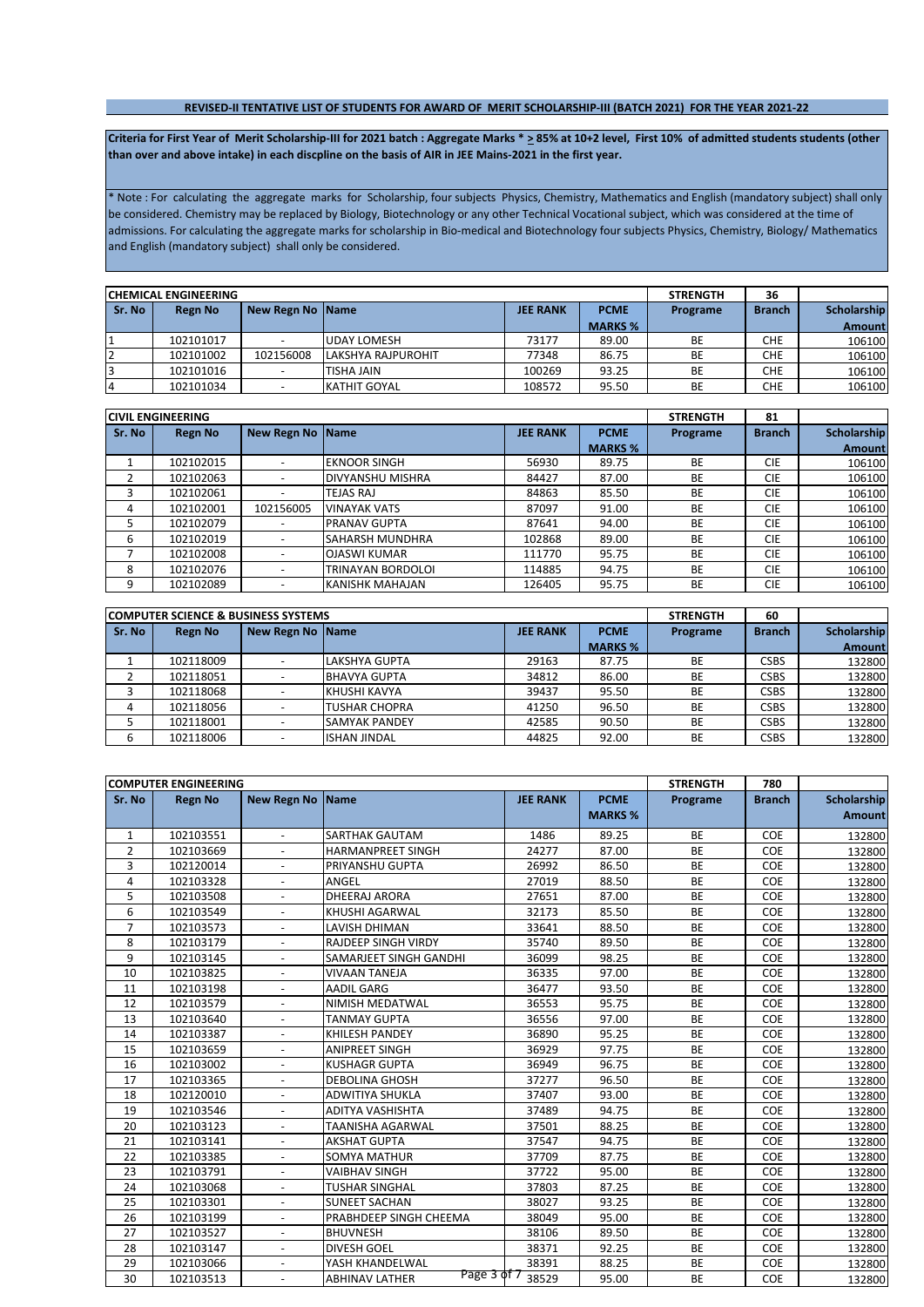| 31       | 102103092              | $\overline{\phantom{a}}$                             | PAHULJOT SINGH                        | 38703          | 95.25          | BE        | <b>COE</b> | 132800 |
|----------|------------------------|------------------------------------------------------|---------------------------------------|----------------|----------------|-----------|------------|--------|
| 32       | 102103346              | $\mathbb{Z}^+$                                       | ABHISHEK KUMAR GUPTA                  | 38797          | 90.25          | <b>BE</b> | COE        | 132800 |
| 33       | 102103134              | $\overline{\phantom{a}}$                             | SAHIL MANCHANDA                       | 39026          | 97.00          | BE        | COE        | 132800 |
| 34       | 102103653              | $\frac{1}{2}$                                        | <b>AKSHATH KATHEL</b>                 | 39245          | 89.75          | <b>BE</b> | COE        | 132800 |
| 35       | 102103680              | $\overline{\phantom{a}}$                             | NISHIL CHAUDHARY                      | 39673          | 94.75          | <b>BE</b> | COE        | 132800 |
| 36       | 102103329              | $\frac{1}{2}$                                        | <b>AKSHAT BHATNAGAR</b>               | 39929          | 95.75          | BE        | COE        | 132800 |
| 37       | 102103839              | $\overline{\phantom{a}}$                             | <b>DIVYATA SONI</b>                   | 40013          | 91.00          | <b>BE</b> | <b>COE</b> | 132800 |
| 38       | 102103703              |                                                      | <b>ANSH GUPTA</b>                     | 40236          | 95.25          | BE        | COE        | 132800 |
| 39       | 102103586              | $\Box$                                               | <b>AKSHAT JAIMINI</b>                 | 40555          | 97.75          | BE        | COE        | 132800 |
| 40       | 102103155              | $\overline{\phantom{a}}$                             | <b>GULIKA AGARWAL</b>                 | 40627          | 96.25          | <b>BE</b> | COE        | 132800 |
| 41       | 102103236              | $\blacksquare$                                       | <b>DHRUV DHINGRA</b>                  | 40973          | 99.50          | BE        | COE        | 132800 |
| 42       | 102103335              | $\frac{1}{2}$                                        | CHIRAG                                | 41199          | 96.50          | BE        | COE        | 132800 |
| 43       | 102103120              | $\blacksquare$                                       | LAKSHAYA SABHARWAL                    | 41230          | 96.50          | BE        | COE        | 132800 |
| 44       | 102103484              | $\frac{1}{2}$                                        | VANSHIKA MITTAL                       | 41237          | 98.50          | BE        | COE        | 132800 |
| 45       | 102103052              | $\Box$                                               | <b>ADITYA TALWAR</b>                  | 41405          | 96.00          | BE        | COE        | 132800 |
| 46       | 102103721              | $\blacksquare$                                       | KANAV CHAWLA                          | 42037          | 93.50          | BE        | COE        | 132800 |
| 47       | 102103022              |                                                      | YOGESH RATHEE                         | 42098          | 91.50          | BE        | COE        | 132800 |
| 48       | 102103300              | $\overline{\phantom{a}}$                             | SHERAL SINGLA                         | 42341          | 95.25          | BE        | COE        | 132800 |
| 49       | 102103045              | $\overline{\phantom{a}}$                             | ABHIMANYU MEHTA                       | 42448          | 93.50          | BE        | COE        | 132800 |
| 50       | 102103156              | $\blacksquare$                                       | <b>HARDIK GHIYA</b>                   | 42449          | 95.50          | <b>BE</b> | COE        | 132800 |
| 51       | 102103253              | $\blacksquare$                                       | AMALENDU GURU                         | 42468          | 94.75          | BE        | COE        | 132800 |
| 52       | 102103491              | $\Box$                                               | PARIDHI MAHESHWARI                    | 42499          | 96.50          | <b>BE</b> | COE        | 132800 |
| 53       | 102103580              | $\overline{a}$                                       | VANSHIKAA                             | 42513          | 94.00          | BE        | COE        | 132800 |
| 54       | 102103765              | $\frac{1}{2}$                                        | <b>BHOOMIKA</b>                       | 42566          | 93.00          | BE        | COE        | 132800 |
| 55       | 102103500              | $\blacksquare$                                       | <b>ADITYA PARMAR</b>                  | 42591          | 96.00          | BE        | <b>COE</b> | 132800 |
| 56       | 102103062              |                                                      | ARRYUANN KHANNA                       | 42900          | 94.50          | BE        | COE        | 132800 |
| 57       | 102103575              | $\overline{\phantom{a}}$                             | SACHIN SUSHIL SINGH                   | 43017          | 97.25          | BE        | COE        | 132800 |
| 58       | 102103273              | $\overline{a}$                                       | <b>BHAWNA AGARWAL</b>                 | 43067          | 97.50          | <b>BE</b> | <b>COE</b> | 132800 |
| 59       | 102103010              | $\overline{\phantom{a}}$                             | NAMAY MAHINDRU                        | 43321          | 95.50          | BE        | COE        | 132800 |
| 60       | 102103566              | $\overline{\phantom{a}}$                             | ABHI LUV SINGLA                       | 43407          | 88.75          | BE        | COE        | 132800 |
| 61       | 102103665              | $\blacksquare$                                       | <b>ASHISH MIGLANI</b>                 | 43525          | 94.75          | BE        | COE        | 132800 |
| 62       | 102103718              | $\frac{1}{2}$                                        | NEEL AGGARWAL                         | 43811          | 97.00          | BE        | COE        | 132800 |
| 63       | 102103683              | $\overline{\phantom{a}}$                             | <b>HARSHIT RAJPAL</b>                 | 43840          | 96.00          | <b>BE</b> | COE        | 132800 |
| 64       | 102103281              | $\overline{\phantom{a}}$                             | <b>ISHAAN GABA</b>                    | 44354          | 96.75          | BE        | COE        | 132800 |
| 65       | 102103140              |                                                      | <b>ARYAN GUPTA</b>                    | 44437          | 93.75          | <b>BE</b> | COE        | 132800 |
|          |                        | $\blacksquare$                                       |                                       |                |                | BE        |            |        |
| 66<br>67 | 102103056<br>102103289 | $\overline{\phantom{a}}$                             | <b>KSHITIJ GUPTA</b>                  | 44456<br>44791 | 95.50<br>95.00 | BE        | COE<br>COE | 132800 |
| 68       | 102103021              | $\mathbb{Z}^{\mathbb{Z}}$                            | PRANAV VASUDEV<br><b>ANADYA SAHAI</b> | 45146          | 95.25          | BE        | COE        | 132800 |
|          |                        |                                                      |                                       |                | 92.75          | BE        | COE        | 132800 |
| 69       | 102103212              | $\overline{\phantom{a}}$<br>$\overline{\phantom{a}}$ | AAYUSH BANSAL                         | 45806          | 94.75          | <b>BE</b> | COE        | 132800 |
| 70       | 102103559              |                                                      | <b>ADITYA SAYAL</b>                   | 45833          |                |           |            | 132800 |
| 71       | 102103247              | $\overline{\phantom{a}}$<br>$\overline{a}$           | <b>MAYANK GUPTA</b>                   | 46209          | 92.25          | BE        | COE        | 132800 |
| 72       | 102103359              |                                                      | SAKSHAM MUTNEJA                       | 46468          | 92.50          | BE        | COE        | 132800 |
| 73       | 102103511              | $\Box$                                               | SRIRAM SRIDHARA                       | 46640          | 88.75          | BE        | COE        | 132800 |
| 74       | 102103408              | $\blacksquare$                                       | <b>ISHAN MATHUR</b>                   | 46922          | 97.75          | BE        | COE        | 132800 |
| 75       | 102103262              | $\overline{\phantom{a}}$                             | HARSHPREET SINGH                      | 47102          | 95.75          | BE        | COE        | 132800 |
| 76       | 102103105              |                                                      | <b>NAMAN ARORA</b>                    | 47357          | 97.75          | BE        | COE        | 132800 |
| 77       | 102103023              | $\blacksquare$                                       | SIDHANBIR SINGH SACHDEVA              | 47484          | 96.00          | BE        | COE        | 132800 |
| 78       | 102103415              | $\overline{\phantom{a}}$                             | <b>AKSHAY KHANNA</b>                  | 48473          | 96.50          | BE        | COE        | 132800 |

|        | <b>COMPUTER SCIENCE &amp; ENGINEERING</b> |                          |                             |                 |                | <b>STRENGTH</b> | 175           |             |
|--------|-------------------------------------------|--------------------------|-----------------------------|-----------------|----------------|-----------------|---------------|-------------|
| Sr. No | <b>Regn No</b>                            | New Regn No Name         |                             | <b>JEE RANK</b> | <b>PCME</b>    | Programe        | <b>Branch</b> | Scholarship |
|        |                                           |                          |                             |                 | <b>MARKS %</b> |                 |               | Amount      |
| 1      | 102117112                                 | $\overline{\phantom{0}}$ | <b>VIJVAL RALLAN</b>        | 21253           | 88.00          | <b>BE</b>       | <b>COPC</b>   | 132800      |
| 2      | 102117194                                 | $\overline{\phantom{a}}$ | <b>ISHITA GOEL</b>          | 21941           | 87.00          | <b>BE</b>       | <b>COPC</b>   | 132800      |
| 3      | 102117114                                 | $\overline{\phantom{0}}$ | <b>GARV GROVER</b>          | 37259           | 96.25          | <b>BE</b>       | <b>COPC</b>   | 132800      |
| 4      | 102117132                                 | $\overline{\phantom{a}}$ | <b>RIYA</b>                 | 37272           | 96.25          | <b>BE</b>       | <b>COPC</b>   | 132800      |
| 5      | 102117196                                 | $\overline{\phantom{0}}$ | <b>ARUSHI MAHAJAN</b>       | 37422           | 96.25          | <b>BE</b>       | COPC          | 132800      |
| 6      | 102117163                                 | $\overline{\phantom{0}}$ | <b>CHESHTA ARORA</b>        | 39370           | 89.25          | <b>BE</b>       | <b>COPC</b>   | 132800      |
| 7      | 102117001                                 | $\overline{\phantom{0}}$ | PRIDHI SINGLA               | 40958           | 96.75          | <b>BE</b>       | <b>COPC</b>   | 132800      |
| 8      | 102117176                                 | $\overline{\phantom{0}}$ | KUSHAGRA CHANDRA AGARWAL    | 41094           | 98.75          | <b>BE</b>       | <b>COPC</b>   | 132800      |
| 9      | 102117034                                 | $\overline{\phantom{a}}$ | <b>SHIVAM AGGARWAL</b>      | 41185           | 97.50          | <b>BE</b>       | <b>COPC</b>   | 132800      |
| 10     | 102117142                                 | $\overline{\phantom{a}}$ | SANNIDHYA NAUTIYAL          | 42819           | 96.00          | <b>BE</b>       | <b>COPC</b>   | 132800      |
| 11     | 102117028                                 | $\overline{\phantom{0}}$ | SIMARJIT KAUR KHANGURA      | 42864           | 98.00          | <b>BE</b>       | <b>COPC</b>   | 132800      |
| 12     | 102117151                                 | $\overline{\phantom{0}}$ | <b>DEV INDER GARG</b>       | 44670           | 96.50          | <b>BE</b>       | <b>COPC</b>   | 132800      |
| 13     | 102117029                                 | $\overline{\phantom{a}}$ | AMBREESH SRIVASTAVA         | 45432           | 98.00          | <b>BE</b>       | <b>COPC</b>   | 132800      |
| 14     | 102117197                                 | $\overline{\phantom{a}}$ | <b>CHETALI PUSHKARNA</b>    | 45836           | 98.75          | <b>BE</b>       | <b>COPC</b>   | 132800      |
| 15     | 102117144                                 | $\overline{\phantom{a}}$ | <b>ASHNA ARORA</b>          | 45851           | 98.00          | <b>BE</b>       | <b>COPC</b>   | 132800      |
| 16     | 102117089                                 | $\overline{\phantom{a}}$ | <b>VAIBHAV TIWARI</b>       | 47024           | 98.75          | <b>BE</b>       | <b>COPC</b>   | 132800      |
| 17     | 102117091                                 | $\overline{\phantom{a}}$ | <b>HARSIDDAK SINGH BEDI</b> | 48743           | 96.25          | <b>BE</b>       | <b>COPC</b>   | 132800      |
| 18     | 102117117                                 | $\overline{\phantom{a}}$ | KINSHUK KATHPAL             | 49896           | 97.00          | <b>BE</b>       | <b>COPC</b>   | 132800      |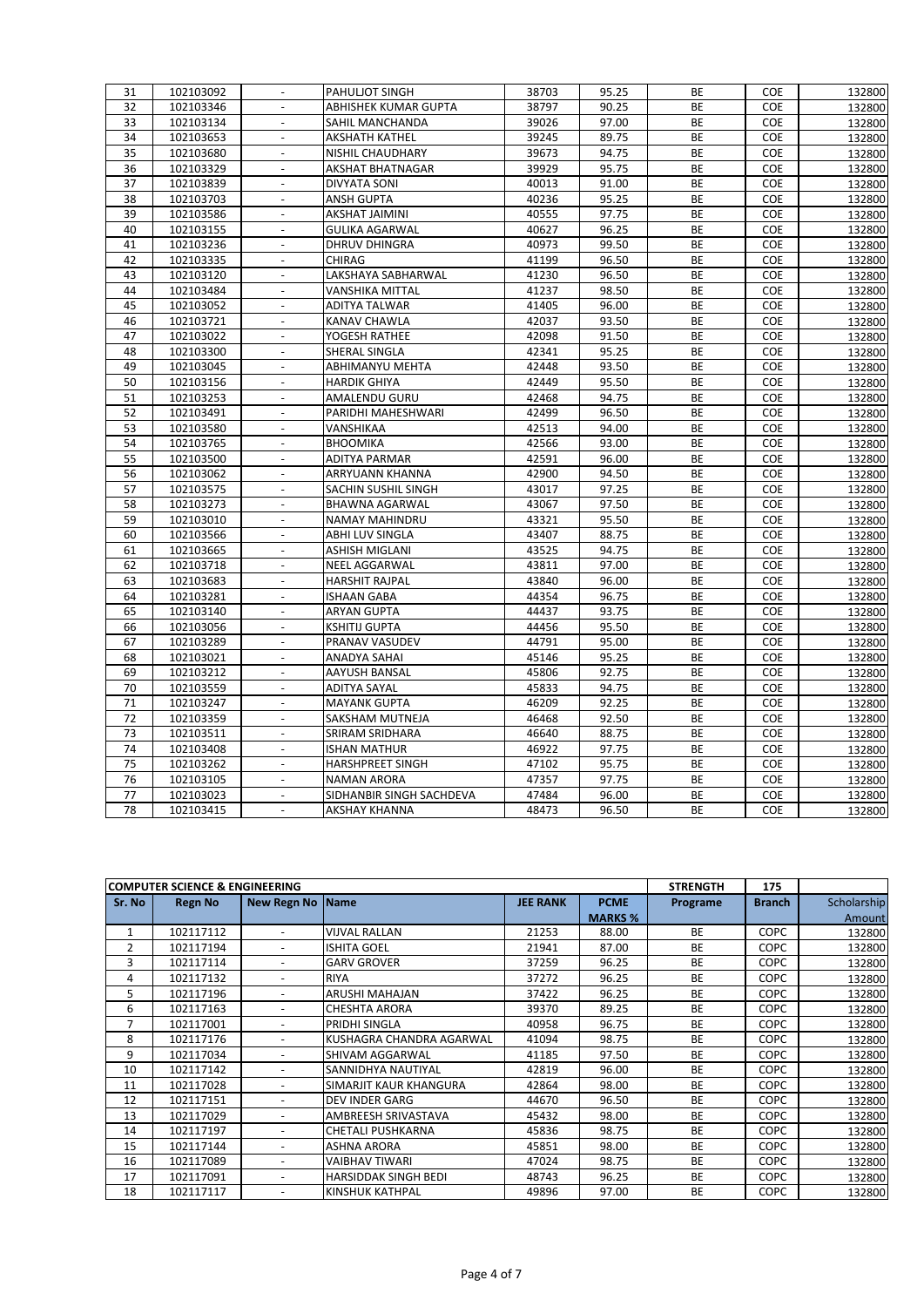|               | <b>COMPUTER SCIENCE &amp; ENGINEERING</b> |                          |                        |                 |                | <b>STRENGTH</b> | 118           |             |
|---------------|-------------------------------------------|--------------------------|------------------------|-----------------|----------------|-----------------|---------------|-------------|
| Sr. No        | Regn No                                   | <b>New Regn No</b>       | <b>Name</b>            | <b>JEE RANK</b> | <b>PCME</b>    | Programe        | <b>Branch</b> | Scholarship |
|               |                                           |                          |                        |                 | <b>MARKS %</b> |                 |               | Amount      |
|               | 102116122                                 | $\overline{\phantom{a}}$ | <b>ANSH MIDHA</b>      | 35889           | 97.50          | <b>BE</b>       | <b>COBS</b>   | 132800      |
| $\mathcal{P}$ | 102116077                                 |                          | <b>ROCHAK RANJAN</b>   | 37377           | 95.75          | <b>BE</b>       | <b>COBS</b>   | 132800      |
| 3             | 102116016                                 |                          | <b>MANYAT JINDAL</b>   | 38192           | 89.75          | <b>BE</b>       | <b>COBS</b>   | 132800      |
| 4             | 102116039                                 |                          | <b>ASEEM MITTAL</b>    | 40652           | 93.50          | <b>BE</b>       | <b>COBS</b>   | 132800      |
| 5             | 102116026                                 |                          | <b>ARMAN BISHNOL</b>   | 41134           | 87.75          | <b>BE</b>       | <b>COBS</b>   | 132800      |
| 6             | 102116106                                 |                          | <b>SHOURYA DE</b>      | 43093           | 96.75          | <b>BE</b>       | <b>COBS</b>   | 132800      |
|               | 102116076                                 |                          | <b>TEJVIR SINGH</b>    | 45706           | 94.00          | <b>BE</b>       | <b>COBS</b>   | 132800      |
| 8             | 102116044                                 |                          | <b>SHAMBHAVI SINGH</b> | 45762           | 94.75          | <b>BE</b>       | <b>COBS</b>   | 132800      |
| 9             | 102116104                                 | $\overline{\phantom{0}}$ | JASKIRAT SINGH         | 46578           | 95.25          | <b>BE</b>       | <b>COBS</b>   | 132800      |
| 10            | 102116008                                 | $\overline{\phantom{0}}$ | <b>REITIKA KUMAR</b>   | 47570           | 95.50          | <b>BE</b>       | <b>COBS</b>   | 132800      |
| 11            | 102116063                                 | $\overline{\phantom{0}}$ | <b>MUKUL JINDAL</b>    | 47685           | 95.00          | <b>BE</b>       | <b>COBS</b>   | 132800      |
| 12            | 102116079                                 | ۰                        | <b>DEVIN KANSAL</b>    | 48028           | 87.75          | <b>BE</b>       | <b>COBS</b>   | 132800      |

|        | <b>ELECTRONICS &amp; COMMUNICATION ENGINEERING</b> |                          |                           |                 |                | <b>STRENGTH</b> | 224           |             |
|--------|----------------------------------------------------|--------------------------|---------------------------|-----------------|----------------|-----------------|---------------|-------------|
| Sr. No | <b>Regn No</b>                                     | New Regn No Name         |                           | <b>JEE RANK</b> | <b>PCME</b>    | Programe        | <b>Branch</b> | Scholarship |
|        |                                                    |                          |                           |                 | <b>MARKS %</b> |                 |               | Amount      |
| 1      | 102106002                                          | $\overline{\phantom{a}}$ | DIVYANSHU AGRAHARI        | 40649           | 93.75          | <b>BE</b>       | ECE           | 116500      |
| 2      | 102106208                                          | $\overline{\phantom{0}}$ | <b>HARSHIT SINGHAL</b>    | 41208           | 94.25          | <b>BE</b>       | ECE           | 116500      |
| 3      | 102106027                                          | $\overline{\phantom{a}}$ | <b>GAUTAM PRIYADARSHI</b> | 42275           | 96.00          | <b>BE</b>       | <b>ECE</b>    | 116500      |
| 4      | 102106230                                          | $\overline{\phantom{0}}$ | PRANAV GADODIA            | 42765           | 85.25          | <b>BE</b>       | ECE           | 116500      |
| 5      | 102106090                                          | $\blacksquare$           | <b>ROMIT SONI</b>         | 43403           | 91.50          | <b>BE</b>       | ECE           | 116500      |
| 6      | 102106206                                          | 102153035                | SIDDHARTH MAITHANI        | 45960           | 98.75          | <b>BE</b>       | ECE           | 116500      |
| 7      | 102106131                                          |                          | <b>MANAVJOT SINGH</b>     | 48060           | 89.25          | <b>BE</b>       | ECE           | 116500      |
| 8      | 102106115                                          | $\blacksquare$           | <b>APOORVE GUPTA</b>      | 53307           | 96.00          | <b>BE</b>       | ECE           | 116500      |
| 9      | 102106190                                          | $\overline{\phantom{0}}$ | <b>MEKHLA GUPTA</b>       | 53333           | 95.25          | <b>BE</b>       | ECE           | 116500      |
| 10     | 102106225                                          | $\overline{\phantom{0}}$ | <b>ANURAG MISHRA</b>      | 53709           | 93.25          | <b>BE</b>       | ECE           | 116500      |
| 11     | 102106147                                          |                          | SIDDHANT N SHARMA         | 53919           | 94.75          | <b>BE</b>       | ECE           | 116500      |
| 12     | 102106031                                          | $\overline{a}$           | <b>MUSKAN</b>             | 54516           | 95.25          | <b>BE</b>       | ECE           | 116500      |
| 13     | 102106078                                          | $\overline{\phantom{0}}$ | JASDEEP SINGH             | 55018           | 93.50          | <b>BE</b>       | <b>ECE</b>    | 116500      |
| 14     | 102106136                                          | $\overline{\phantom{0}}$ | AAYUSH CHAUDHARY          | 55245           | 94.50          | <b>BE</b>       | ECE           | 116500      |
| 15     | 102106063                                          | $\overline{\phantom{0}}$ | SAMARTH ANAND             | 56175           | 94.75          | <b>BE</b>       | <b>ECE</b>    | 116500      |
| 16     | 102106159                                          | $\overline{\phantom{a}}$ | <b>ASHWINI MISHRA</b>     | 56470           | 87.25          | <b>BE</b>       | <b>ECE</b>    | 116500      |
| 17     | 102106217                                          | $\blacksquare$           | SRISHTI BHARDWAJ          | 57240           | 91.00          | <b>BE</b>       | ECE           | 116500      |
| 18     | 102106041                                          |                          | <b>ISHAN GROTRA</b>       | 57282           | 93.50          | <b>BE</b>       | ECE           | 116500      |
| 19     | 102106228                                          |                          | <b>SHREYASH ANAND</b>     | 57929           | 95.00          | <b>BE</b>       | ECE           | 116500      |
| 20     | 102106104                                          | $\blacksquare$           | <b>SAMVID VERMA</b>       | 58061           | 90.50          | <b>BE</b>       | ECE           | 116500      |
| 21     | 102106138                                          | $\blacksquare$           | <b>VIDIP RAJ SHARMA</b>   | 58159           | 89.00          | <b>BE</b>       | ECE           | 116500      |
| 22     | 102106229                                          | $\blacksquare$           | <b>AVANTIKA RAINA</b>     | 58313           | 94.00          | <b>BE</b>       | ECE           | 116500      |
| 23     | 102106005                                          | 102153007                | <b>KRISHNA KHANDUJA</b>   | 58489           | 94.00          | <b>BE</b>       | ECE           | 116500      |

|        | IELECTRICAL & COMPUTER ENGINEERING |                    |                       |                 |                |           | 57            |             |
|--------|------------------------------------|--------------------|-----------------------|-----------------|----------------|-----------|---------------|-------------|
| Sr. No | <b>Regn No</b>                     | New Regn No   Name |                       | <b>JEE RANK</b> | <b>PCME</b>    | Programe  | <b>Branch</b> | Scholarship |
|        |                                    |                    |                       |                 | <b>MARKS %</b> |           |               | Amount      |
|        | 102119007                          |                    | <b>AARADHY MITTAL</b> | 58051           | 95.00          | BE        | EEC           | 106100      |
|        | 102119031                          | 102119031          | <b>DIVAS GUPTA</b>    | 59637           | 93.50          | BE        | EEC           | 106100      |
|        | 102119038                          | 102165015          | <b>ADITYA BHATI</b>   | 59685           | 90.75          | BE        | EEC           | 106100      |
| 4      | 102119022                          |                    | <b>ARNAV SHUKLA</b>   | 59943           | 95.75          | BE        | EEC           | 106100      |
|        | 102119003                          | 102165007          | YASH GARG             | 60783           | 87.00          | BE        | <b>EEC</b>    | 106100      |
| 6      | 102119001                          | 102153008          | KAUMUDI               | 61474           | 91.00          | <b>BE</b> | EEC           | 106100      |

|        |                |                          | <b>ELECTRONICS (INSTRUMENTATION &amp; CONTROL) ENGINEERING</b> |                 |                | <b>STRENGTH</b> | 100           |             |
|--------|----------------|--------------------------|----------------------------------------------------------------|-----------------|----------------|-----------------|---------------|-------------|
| Sr. No | <b>Regn No</b> | New Regn No Name         |                                                                | <b>JEE RANK</b> | <b>PCME</b>    | Programe        | <b>Branch</b> | Scholarship |
|        |                |                          |                                                                |                 | <b>MARKS %</b> |                 |               | Amount      |
|        | 102105017      | 102167006                | <b>DEVANSH SINGH</b>                                           | 63077           | 92.75          | <b>BE</b>       | <b>EIC</b>    | 106100      |
|        | 102105054      | $\overline{\phantom{a}}$ | CHAITANYA RAKHEJA                                              | 66124           | 94.25          | <b>BE</b>       | <b>EIC</b>    | 106100      |
|        | 102105014      | $\overline{\phantom{a}}$ | IHRISHIKESH RANGANATH BANDARI                                  | 67313           | 91.75          | <b>BE</b>       | EIC           | 106100      |
| 4      | 102105077      | 102153023                | <b>PRITISH PRIYAM</b>                                          | 68652           | 86.50          | <b>BE</b>       | EIC           | 106100      |
| 5      | 102105087      | 102165017                | <b>SHRUTI BANSAL</b>                                           | 72032           | 93.25          | <b>BE</b>       | <b>EIC</b>    | 106100      |
| 6      | 102105053      |                          | CHAYASHRI MEDISETTI                                            | 72618           | 95.64          | BE              | EIC           | 106100      |
|        | 102105026      | 102156011                | <b>UTKARSH GARG</b>                                            | 73111           | 90.00          | <b>BE</b>       | EIC           | 106100      |
| 8      | 102105032      |                          | <b>ABHISHEK JOSHI</b>                                          | 74697           | 94.25          | <b>BE</b>       | EIC           | 106100      |
| 9      | 102105129      | 102153037                | <b>TANISHA MAHESHWARY</b>                                      | 76198           | 97.25          | <b>BE</b>       | <b>EIC</b>    | 106100      |
| 10     | 102105044      | 102156012                | <b>BHASKAR DUTTA</b>                                           | 76863           | 95.00          | <b>BE</b>       | EIC           | 106100      |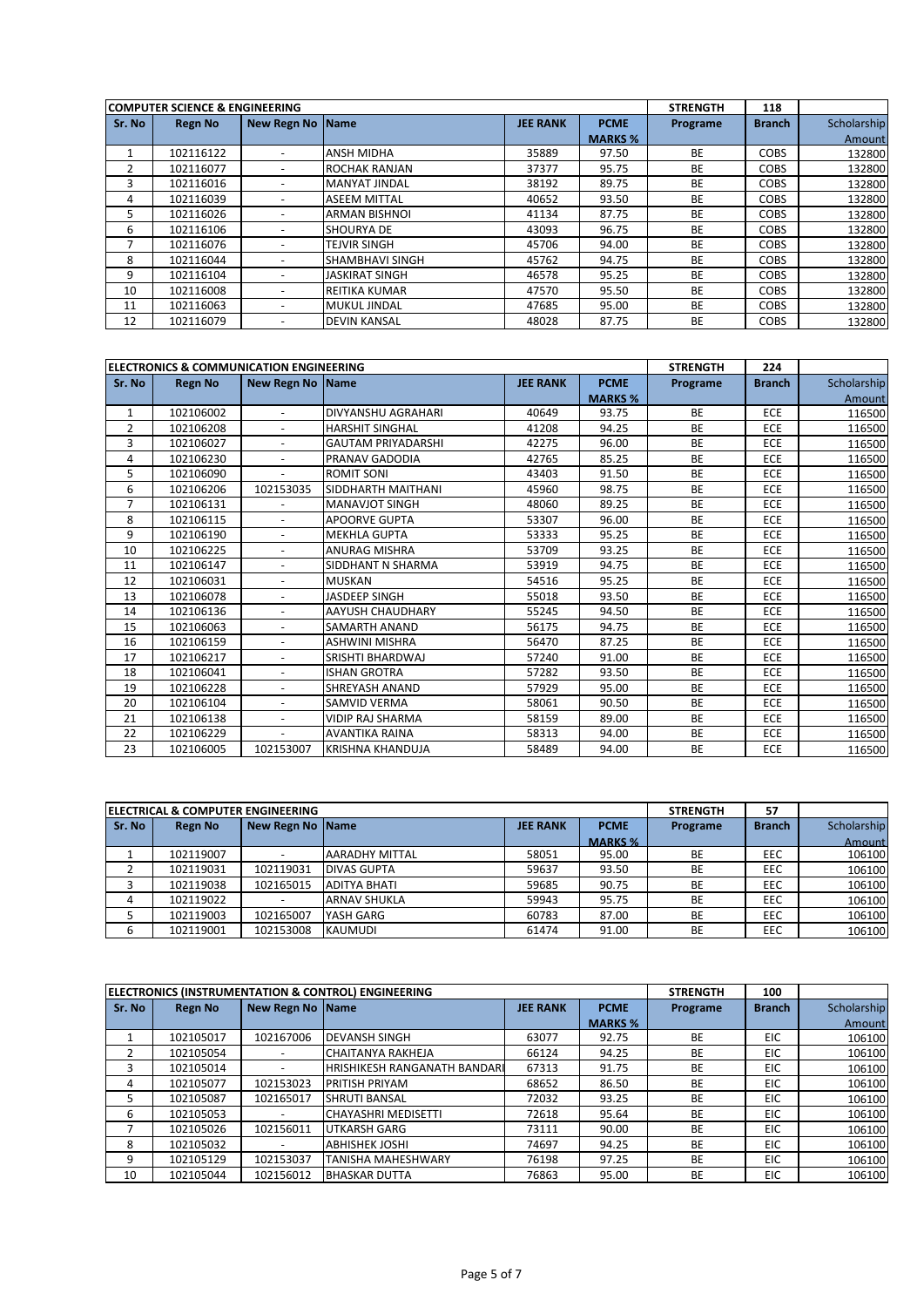|        | <b>ELECTRICAL ENGINEERING</b> |                    |                            |                 |                | <b>STRENGTH</b> | 120           |             |
|--------|-------------------------------|--------------------|----------------------------|-----------------|----------------|-----------------|---------------|-------------|
| Sr. No | <b>Regn No</b>                | <b>New Regn No</b> | <b>Name</b>                | <b>JEE RANK</b> | <b>PCME</b>    | Programe        | <b>Branch</b> | Scholarship |
|        |                               |                    |                            |                 | <b>MARKS %</b> |                 |               | Amount      |
| 1      | 102104125                     |                    | <b>SAURABH GUPTA</b>       | 59995           | 94.75          | <b>BE</b>       | <b>ELE</b>    | 106100      |
| 2      | 102104103                     | 102169009          | <b>MANAS SINGHAL</b>       | 62601           | 94.00          | <b>BE</b>       | <b>EEC</b>    | 106100      |
| 3      | 102104028                     | 102156010          | <b>ADITYA PRATAP SINGH</b> | 67704           | 94.00          | <b>BE</b>       | <b>ELE</b>    | 106100      |
| 4      | 102104137                     |                    | PRADHYUMAN SINGH BHATI     | 67709           | 94.75          | <b>BE</b>       | <b>ELE</b>    | 106100      |
| 5      | 102104015                     |                    | <b>UDAI SINGH JADAUN</b>   | 69575           | 94.25          | <b>BE</b>       | <b>ELE</b>    | 106100      |
| 6      | 102104057                     |                    | <b>ADITI KOHLI</b>         | 70497           | 93.00          | <b>BE</b>       | EEC           | 106100      |
| ⇁      | 102104072                     | 102165016          | YASH BANKA                 | 70763           | 95.00          | <b>BE</b>       | <b>ELE</b>    | 106100      |
| 8      | 102104126                     | 102169012          | <b>MADHUR VERMA</b>        | 71106           | 93.50          | ВE              | <b>ELE</b>    | 106100      |
| 9      | 102104081                     | 102156016          | YASHIKA MALHOTRA           | 72467           | 91.00          | <b>BE</b>       | <b>ELE</b>    | 106100      |
| 10     | 102104052                     | 102153017          | NAMAN SHARMA               | 75275           | 92.25          | <b>BE</b>       | <b>ELE</b>    | 106100      |
| 11     | 102104064                     | 102153022          | <b>VANSHIKA MAHAJAN</b>    | 75635           | 92.25          | <b>BE</b>       | <b>ELE</b>    | 106100      |
| 12     | 102104124                     | 102169011          | <b>PRATHAM BATHLA</b>      | 75914           | 93.00          | <b>BE</b>       | <b>ELE</b>    | 106100      |

|                | <b>ELECTRONICS &amp; COMPUTER ENGINEERING</b> |                          |                       |                 |                | <b>STRENGTH</b> | 240           |             |
|----------------|-----------------------------------------------|--------------------------|-----------------------|-----------------|----------------|-----------------|---------------|-------------|
| Sr. No         | <b>Regn No</b>                                | New Regn No Name         |                       | <b>JEE RANK</b> | <b>PCME</b>    | Programe        | <b>Branch</b> | Scholarship |
|                |                                               |                          |                       |                 | <b>MARKS %</b> |                 |               | Amount      |
| 1              | 102115233                                     | 102153039                | <b>VAYANSH GARG</b>   | 31052           | 89.50          | <b>BE</b>       | <b>ENC</b>    | 116500      |
| $\overline{2}$ | 102115116                                     | 102153019                | <b>AYUSH GARG</b>     | 32000           | 88.75          | <b>BE</b>       | <b>ENC</b>    | 116500      |
| 3              | 102115210                                     |                          | <b>DHRUV AGGARWAL</b> | 32847           | 88.25          | <b>BE</b>       | <b>ENC</b>    | 116500      |
| 4              | 102115072                                     | $\overline{\phantom{a}}$ | <b>KARAN GOYAL</b>    | 34711           | 89.50          | <b>BE</b>       | <b>ENC</b>    | 116500      |
| 5              | 102115149                                     | 102153025                | <b>MOHIT ANAND</b>    | 36668           | 92.00          | <b>BE</b>       | <b>ENC</b>    | 116500      |
| 6              | 102115206                                     |                          | <b>SADHAN SINGLA</b>  | 40677           | 95.00          | <b>BE</b>       | <b>ENC</b>    | 116500      |
| $\overline{7}$ | 102115142                                     | $\blacksquare$           | <b>RAGHAV GARG</b>    | 42697           | 90.50          | <b>BE</b>       | <b>ENC</b>    | 116500      |
| 8              | 102115039                                     | $\overline{\phantom{0}}$ | <b>AMAN UPMAN</b>     | 42976           | 86.75          | <b>BE</b>       | <b>ENC</b>    | 116500      |
| 9              | 102115248                                     |                          | SAUMYA KATIYAR        | 43810           | 96.50          | <b>BE</b>       | <b>ENC</b>    | 116500      |
| 10             | 102115202                                     |                          | SAI MANAV BHARGAV     | 44869           | 95.25          | <b>BE</b>       | <b>ENC</b>    | 116500      |
| 11             | 102115082                                     | 102153015                | YUVRAJ BHALLA         | 45089           | 92.50          | <b>BE</b>       | <b>ENC</b>    | 116500      |
| 12             | 102115171                                     | 102153030                | HIMANSHU MAHLAWAT     | 45568           | 93.75          | <b>BE</b>       | <b>ENC</b>    | 116500      |
| 13             | 102115050                                     | 102153009                | <b>KRITIKA BANSAL</b> | 46201           | 90.75          | <b>BE</b>       | <b>ENC</b>    | 116500      |
| 14             | 102115239                                     |                          | <b>AKHIL SHARMA</b>   | 46246           | 95.50          | <b>BE</b>       | <b>ENC</b>    | 116500      |
| 15             | 102115147                                     | $\blacksquare$           | PRAKHAR JAIN          | 46330           | 89.50          | <b>BE</b>       | <b>ENC</b>    | 116500      |
| 16             | 102115161                                     | 102153028                | <b>SANYAM JAIN</b>    | 46871           | 89.50          | <b>BE</b>       | <b>ENC</b>    | 116500      |
| 17             | 102115029                                     |                          | <b>MADHAV GUPTA</b>   | 47896           | 91.50          | <b>BE</b>       | <b>ENC</b>    | 116500      |
| 18             | 102115036                                     |                          | HIMANSHI BANSAL       | 48524           | 96.57          | <b>BE</b>       | <b>ENC</b>    | 116500      |
| 19             | 102115224                                     | $\blacksquare$           | <b>AANISH LALIT</b>   | 48956           | 91.25          | <b>BE</b>       | <b>ENC</b>    | 116500      |
| 20             | 102115032                                     | $\overline{\phantom{0}}$ | <b>NANDAN SHARMA</b>  | 49820           | 89.75          | <b>BE</b>       | <b>ENC</b>    | 116500      |
| 21             | 102115106                                     | $\sim$                   | <b>VAANI DANG</b>     | 49875           | 95.50          | <b>BE</b>       | <b>ENC</b>    | 116500      |
| 22             | 102115246                                     |                          | <b>DHRUV SINGH</b>    | 50331           | 95.50          | <b>BE</b>       | <b>ENC</b>    | 116500      |
| 23             | 102115033                                     | $\overline{a}$           | <b>UTKARSH DOBHAL</b> | 50652           | 93.00          | <b>BE</b>       | <b>ENC</b>    | 116500      |
| 24             | 102115098                                     | $\overline{\phantom{a}}$ | <b>SHAILESH KUMAR</b> | 50905           | 85.00          | <b>BE</b>       | <b>ENC</b>    | 116500      |

|        | <b>IMECHATRONICS ENGINEERING</b> |                  |                     |                 |                |           | 52            |             |
|--------|----------------------------------|------------------|---------------------|-----------------|----------------|-----------|---------------|-------------|
| Sr. No | <b>Regn No</b>                   | New Regn No Name |                     | <b>JEE RANK</b> | <b>PCME</b>    | Programe  | <b>Branch</b> | Scholarship |
|        |                                  |                  |                     |                 | <b>MARKS %</b> |           |               | Amount      |
|        | 102109022                        |                  | YASHIKA SHARMA      | 48124           | 91.75          | BE        | <b>MEC</b>    | 106100      |
|        | 102109004                        |                  | <b>ANMAYA PANDA</b> | 87681           | 92.00          | BE        | <b>MEC</b>    | 106100      |
|        | 102109049                        |                  | <b>AAYUSH BEDI</b>  | 101320          | 95.50          | <b>BE</b> | <b>MEC</b>    | 106100      |
| 4      | 102109041                        |                  | DARSH CHANDNANI     | 113221          | 93.00          | <b>BE</b> | <b>MEC</b>    | 106100      |
|        | 102109027                        |                  | <b>MAHI</b>         | 115054          | 95.00          | BE        | <b>MEC</b>    | 106100      |
|        | 102109011                        |                  | <b>ANANT TOMAR</b>  | 117250          | 92.50          | BE        | <b>MEC</b>    | 106100      |

|        | <b>IMECHANICAL ENGINEERING</b> |                          |                                  |                 |                | <b>STRENGTH</b> | 200           |             |
|--------|--------------------------------|--------------------------|----------------------------------|-----------------|----------------|-----------------|---------------|-------------|
| Sr. No | Regn No                        | New Regn No Name         |                                  | <b>JEE RANK</b> | <b>PCME</b>    | Programe        | <b>Branch</b> | Scholarship |
|        |                                |                          |                                  |                 | <b>MARKS %</b> |                 |               | Amount      |
|        | 102108205                      | 102153042                | <b>HARSH GOEL</b>                | 49291           | 88.75          | <b>BE</b>       | <b>MEE</b>    | 116500      |
| 2      | 102108203                      | $\overline{\phantom{0}}$ | YASH VARDHAN                     | 52440           | 86.25          | <b>BE</b>       | <b>MEE</b>    | 116500      |
| 3      | 102108222                      |                          | <b>UDIT MUNJAL</b>               | 56004           | 94.75          | <b>BE</b>       | <b>MEE</b>    | 116500      |
| 4      | 102108073                      | $\overline{\phantom{0}}$ | <b>SAI KRISHNA KOMMINENI</b>     | 57621           | 97.86          | <b>BE</b>       | <b>MEE</b>    | 116500      |
| 5.     | 102108114                      | $\overline{\phantom{0}}$ | <b>SAMANVAY GAUR</b>             | 58411           | 92.75          | <b>BE</b>       | <b>MEE</b>    | 116500      |
| 6      | 102108196                      | $\overline{\phantom{a}}$ | <b>AMAN</b>                      | 64649           | 87.25          | <b>BE</b>       | <b>MEE</b>    | 116500      |
| 7      | 102108100                      | 102156013                | <b>NISHANT BANSAL</b>            | 65172           | 96.00          | <b>BE</b>       | <b>MEE</b>    | 116500      |
| 8      | 102108003                      | 102156004                | <b>SANYAM TRIPATHI</b>           | 67452           | 93.75          | <b>BE</b>       | <b>MEE</b>    | 116500      |
| 9      | 102108064                      | 102153013                | ADITYA BHUSHAN                   | 72256           | 96.25          | <b>BE</b>       | <b>MEE</b>    | 116500      |
| 10     | 102108035                      |                          | KSHITIJ KUMAR CHHABARIYA         | 74274           | 91.50          | <b>BE</b>       | <b>MEE</b>    | 116500      |
| 11     | 102108183                      | $\overline{\phantom{0}}$ | <b>VIGYAN LAL</b><br>Page 6.0f.7 | 74492           | 92.00          | <b>BE</b>       | <b>MEE</b>    | 116500      |